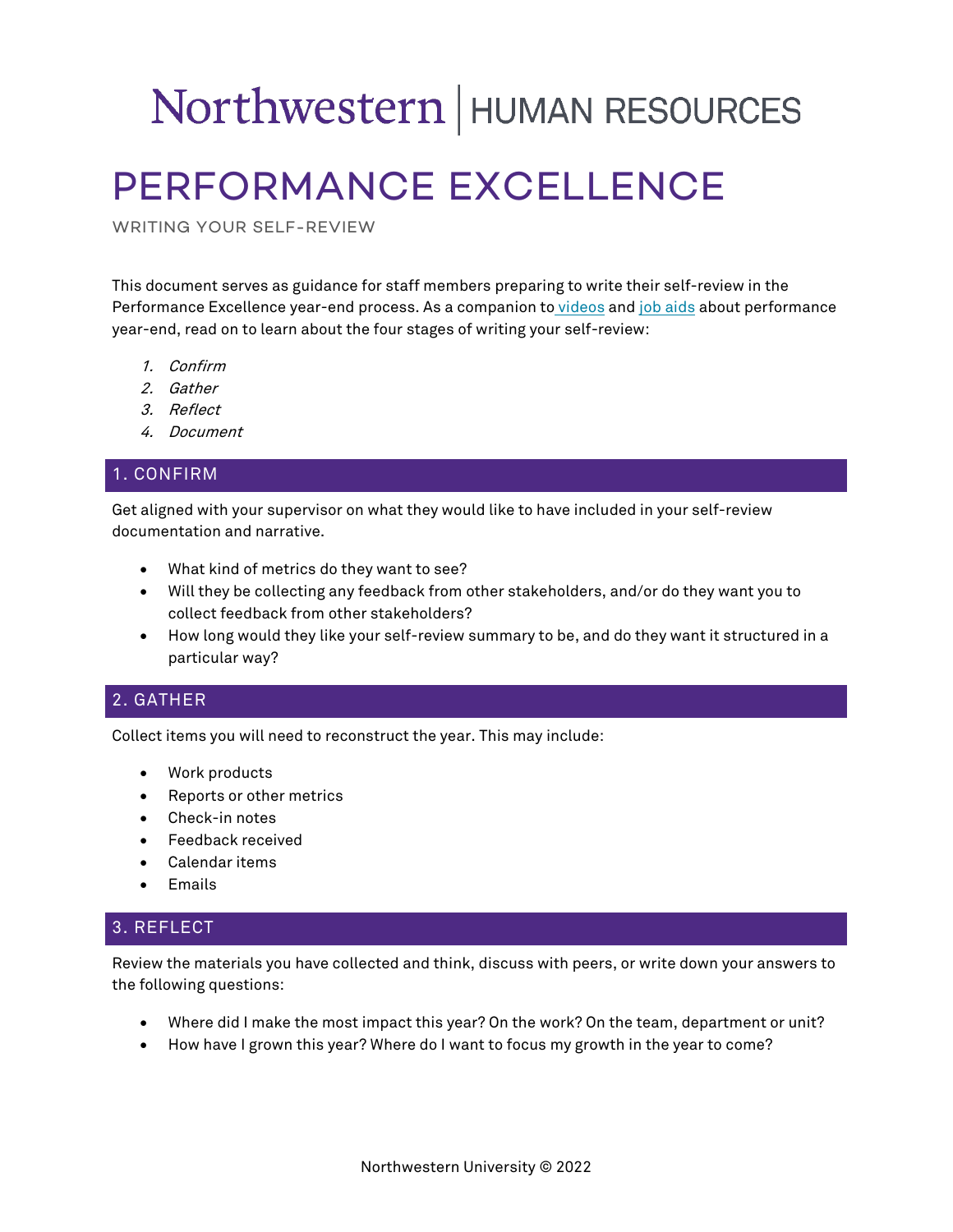#### 4. DOCUMENT

Now that you've confirmed supervisor expectations, gathered your documents and reflected, you're ready to start entering and uploading into myHR Learn.

Once you've opened your review

- $\checkmark$  Attach documents (unlimited)
- $\checkmark$  Review all goals, make adjustments to what's listed (add or delete) and track all goal progress
- $\checkmark$  Complete the values section by highlighting at least two values that are strengths within your work and one area in which you seek continued growth. Find a full description of Northwestern Values and Behaviors at [perform.northwestern.edu](https://www.northwestern.edu/hr/learning/performance-excellence/resources-for-staff/index.html#resources)
- $\checkmark$  Complete the self-review summary. Consider limiting this summary to no more than 3 paragraphs. Pick 3-5 accomplishments from the year that you want to feature. Include one area (skill, behavior) that is an area for growth and learning for the year ahead.
	- o Pro-tip #1: For each accomplishment, use the STAR model to describe the accomplishment in full, including the part that you played.

| STAR formula for accomplishments and STARL for challenges |                                                                                                          |
|-----------------------------------------------------------|----------------------------------------------------------------------------------------------------------|
| Situation                                                 | During this project<br>When this team member was on leave<br>While we were preparing this grant proposal |
| Task                                                      | And I was finalizing the materials<br>And I was setting up the admissions event                          |
| Action                                                    | I resolved the issue by investigating the communication<br>breakdown and facilitating the conversation   |
| Result                                                    | And this ensured a timely proposal submission<br>And this resulted in a high quality event               |
| Learn                                                     | Based on this experience, I will prepare differently for next<br>year's proposal season by               |

- o Pro-tip #2 get specific about what you did using the action verb index on the following pages
- $\checkmark$  When you are satisfied with self-review content, submit your review to your supervisor. At this point, you will no longer be able to edit your self-review.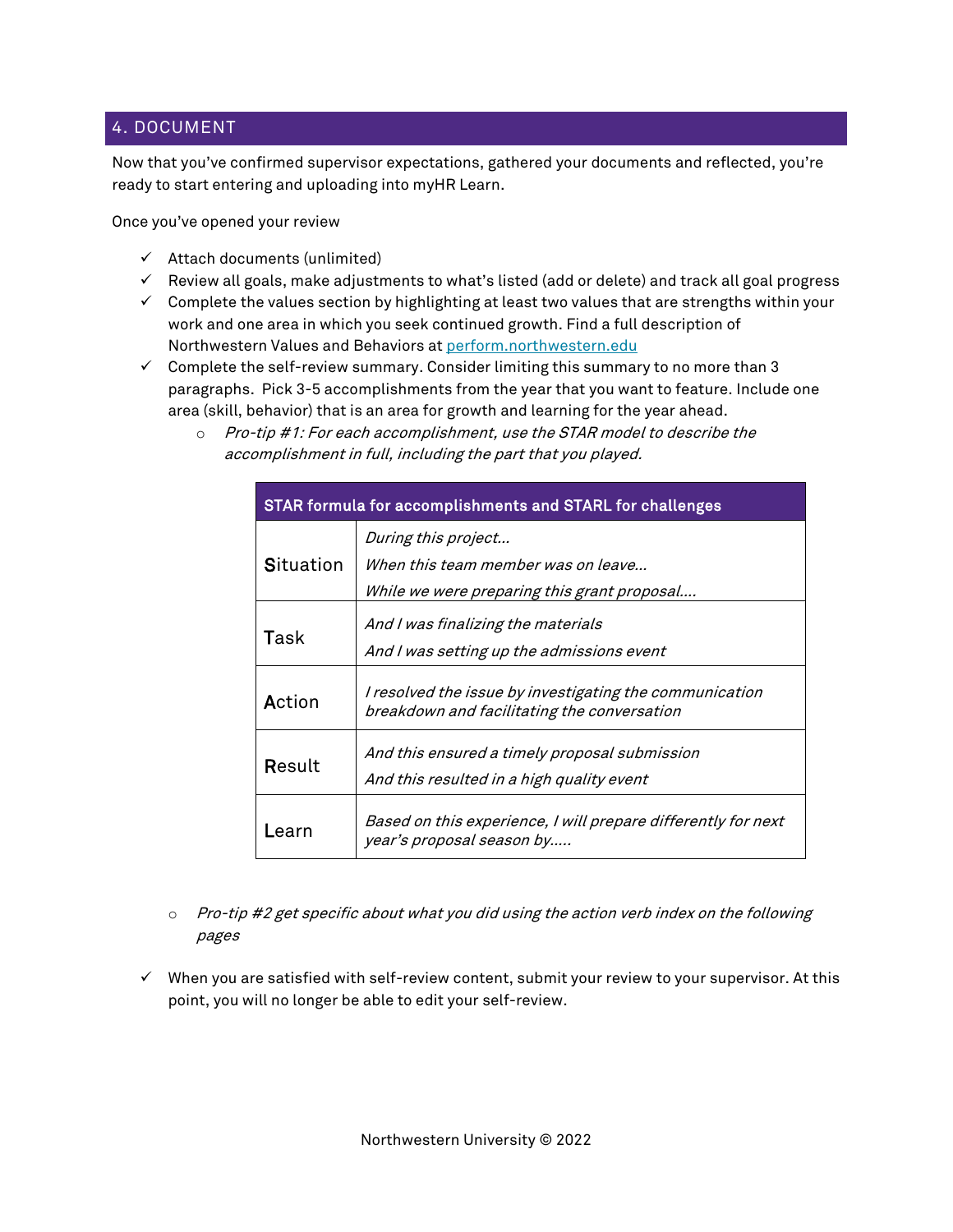#### ACTION VERB INDEX

Communication/ People Skills Address Advertise Arbitrate Arrange Articulate Author Clarify Collaborate Communicate Compose Condense Confer **Consult** Contact Convey **Convince** Correspond Debate Define Develop Direct Discuss Draft Edit Elicit Enlist Explain Express Formulate Furnish Incorporate Influence Interact Interpret Interview Involve

Join

Judge Lecture Listen Market Mediate Moderate Negotiate Observe **Outline** Participate Persuade Present Promote Propose Publicize Reconcile Recruit **Reinforce** Report Resolve Respond Solicit Specify Speak Suggest Summarize Synthesize **Translate** Creative Skills Adapt Begin Combine Compose

Refer

**Write** 

Act

Conceptualize Condense

Create Customize Design Develop Direct Display Draw **Entertain** Establish Fashion Formulate Found Illustrate Initiate Institute Integrate Introduce Invent Model Modify **Originate** Perform Photograph Plan Revise Revitalize Shape Solve Data/Financial **Skills** Administer Adjust

Budget Calculate Compute Conserve Correct Determine Develop Estimate Forecast Manage Market Measure Net Plan Prepare Program Project Qualify Reconcile Reduce Research Retrieve

#### Helping Skills

Adapt Advocate Aid Answer Arrange Assess Assist Clarify Coach Collaborate Contribute Cooperate Counsel Demonstrate Diagnose

Encourage Ensure Expedite Facilitate Familiarize Further Guide Help Insure Intervene Motivate Prevent Provide Refer Rehabilitate Represent Resolve Simplify Supply Support Volunteer

Educate

## Management/ Leadership Skills Administer Analyze Appoint Approve Assign Attain Authorize Chair Consider Consolidate **Contract** Control Convert

Northwestern University © 2022

Allocate Analyze Appraise Assess Audit Balance